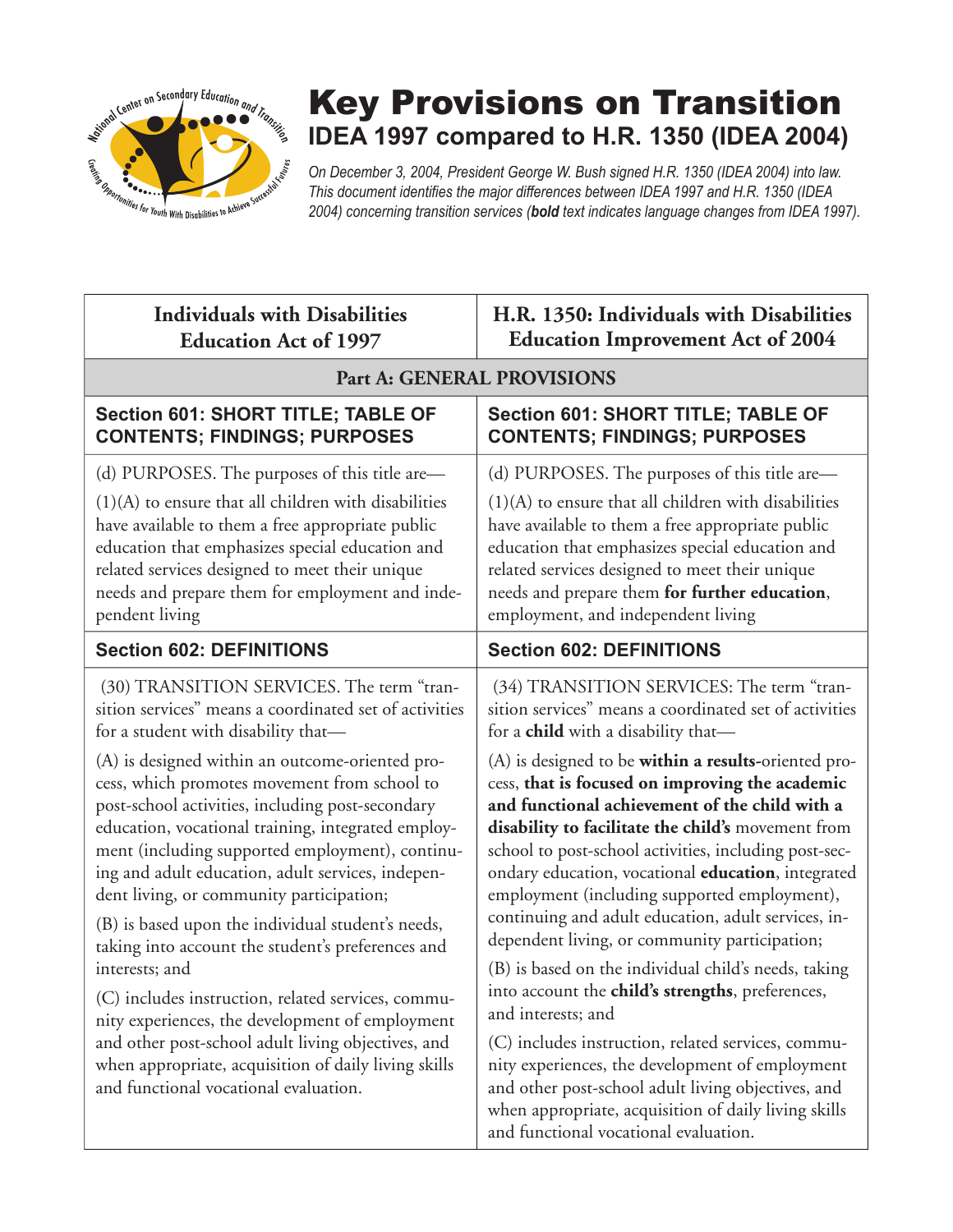| <b>Individuals with Disabilities</b> |  |
|--------------------------------------|--|
| <b>Education Act of 1997</b>         |  |

| Part B: ASSISTANCE FOR EDUCATION OF ALL CHILDREN WITH DISABILITIES                                                                                                                                                                     |                                                                                                                                                                                                                                                                                                                                                                                                                                                                                                                                                                                                                                                                                                                                                                     |  |
|----------------------------------------------------------------------------------------------------------------------------------------------------------------------------------------------------------------------------------------|---------------------------------------------------------------------------------------------------------------------------------------------------------------------------------------------------------------------------------------------------------------------------------------------------------------------------------------------------------------------------------------------------------------------------------------------------------------------------------------------------------------------------------------------------------------------------------------------------------------------------------------------------------------------------------------------------------------------------------------------------------------------|--|
| <b>Section 614: INDIVIDUALIZED</b>                                                                                                                                                                                                     | <b>Section 614: INDIVIDUALIZED</b>                                                                                                                                                                                                                                                                                                                                                                                                                                                                                                                                                                                                                                                                                                                                  |  |
| <b>EDUCATION PROGRAMS</b>                                                                                                                                                                                                              | <b>EDUCATION PROGRAMS</b>                                                                                                                                                                                                                                                                                                                                                                                                                                                                                                                                                                                                                                                                                                                                           |  |
| (c) ADDITIONAL REQUIREMENTS FOR                                                                                                                                                                                                        | (c) ADDITIONAL REQUIREMENTS FOR                                                                                                                                                                                                                                                                                                                                                                                                                                                                                                                                                                                                                                                                                                                                     |  |
| EVALUATION AND REEVALUATIONS                                                                                                                                                                                                           | <b>EVALUATION AND REEVALUATIONS</b>                                                                                                                                                                                                                                                                                                                                                                                                                                                                                                                                                                                                                                                                                                                                 |  |
| (5) EVALUATIONS BEFORE CHANGE IN<br>ELIGIBILITY-A local educational agency shall<br>evaluate a child with a disability in accordance with<br>this section before determining that the child is no<br>longer a child with a disability. | (5) EVALUATIONS BEFORE CHANGE IN<br>ELIGIBILITY-<br>(A) IN GENERAL - Except as provided in sub-<br>paragraph (B), a local educational agency shall<br>evaluate a child with a disability in accordance<br>with this section before determining that the child                                                                                                                                                                                                                                                                                                                                                                                                                                                                                                       |  |
|                                                                                                                                                                                                                                        | is no longer a child with a disability.                                                                                                                                                                                                                                                                                                                                                                                                                                                                                                                                                                                                                                                                                                                             |  |
|                                                                                                                                                                                                                                        | (B) EXCEPTION-<br>(i) IN GENERAL - The evaluation described in<br>subparagraph (A) shall not be required before<br>the termination of a child's eligibility under this<br>part due to graduation from secondary school<br>with a regular diploma, or due to exceeding the<br>age eligibility for a free appropriate public edu-<br>cation under State law.<br>(ii) SUMMARY OF PERFORMANCE - For a<br>child whose eligibility under this part terminates<br>under circumstances described in clause (i), a lo-<br>cal education agency shall provide the child with<br>a summary of the child's academic achievement<br>and functional performance, which shall include<br>recommendations on how to assist the child in<br>meeting the child's postsecondary goals. |  |
| <b>Section 614, INDIVIDUALIZED</b>                                                                                                                                                                                                     | <b>Section 614, INDIVIDUALIZED</b>                                                                                                                                                                                                                                                                                                                                                                                                                                                                                                                                                                                                                                                                                                                                  |  |
| <b>EDUCATION PROGRAMS</b>                                                                                                                                                                                                              | <b>EDUCATION PROGRAMS</b>                                                                                                                                                                                                                                                                                                                                                                                                                                                                                                                                                                                                                                                                                                                                           |  |
| (d) INDIVIDUALIZED EDUCATION                                                                                                                                                                                                           | (d) INDIVIDUALIZED EDUCATION                                                                                                                                                                                                                                                                                                                                                                                                                                                                                                                                                                                                                                                                                                                                        |  |
| <b>PROGRAMS</b>                                                                                                                                                                                                                        | <b>PROGRAMS</b>                                                                                                                                                                                                                                                                                                                                                                                                                                                                                                                                                                                                                                                                                                                                                     |  |
| (1) DEFINITIONS                                                                                                                                                                                                                        | (1) DEFINITIONS                                                                                                                                                                                                                                                                                                                                                                                                                                                                                                                                                                                                                                                                                                                                                     |  |
| (A) INDIVIDUALIZED EDUCATION                                                                                                                                                                                                           | (A) INDIVIDUALIZED EDUCATION                                                                                                                                                                                                                                                                                                                                                                                                                                                                                                                                                                                                                                                                                                                                        |  |
| <b>PROGRAM</b>                                                                                                                                                                                                                         | <b>PROGRAM</b>                                                                                                                                                                                                                                                                                                                                                                                                                                                                                                                                                                                                                                                                                                                                                      |  |
| (vii)(I) beginning at age 14, and updated annually,                                                                                                                                                                                    | (VIII) beginning not later that the first IEP to                                                                                                                                                                                                                                                                                                                                                                                                                                                                                                                                                                                                                                                                                                                    |  |
| a statement of the transition service needs of the                                                                                                                                                                                     | be in effect when the child is 16, and updated                                                                                                                                                                                                                                                                                                                                                                                                                                                                                                                                                                                                                                                                                                                      |  |
| child under the applicable components of the                                                                                                                                                                                           | annually thereafter-                                                                                                                                                                                                                                                                                                                                                                                                                                                                                                                                                                                                                                                                                                                                                |  |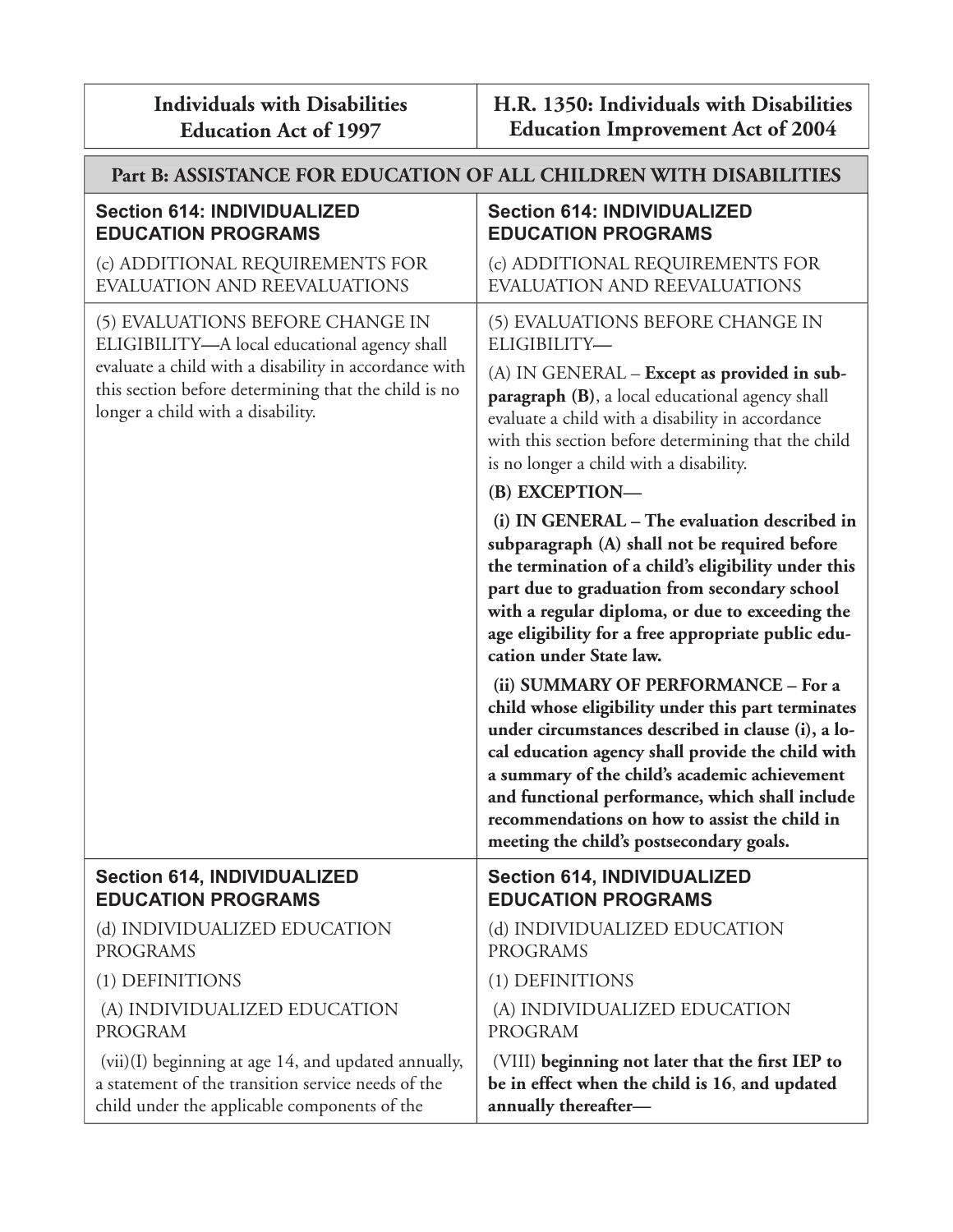## **Individuals with Disabilities Education Act of 1997**

child's IEP that focuses on the child's courses of study (such as participation in advanced-placement courses or a vocational education program);

(II) beginning at age 16 (or younger, if determined appropriate by the IEP Team), a statement of needed transition services for the child, including, when appropriate, a statement of the interagency responsibilities or any needed linkages; and

(III) beginning at least one year before the child reaches the age of majority under State law, a statement that the child has been informed of his or her rights under this title, if any, that will transfer to the child on reaching the age of majority under section 615(m); and

(viii) a statement of—

(I) how the child's progress toward the annual goals described in clause (ii) will be measured; and

(II) how the child's parents will be regularly informed (by such means as periodic report cards), at least as often as parents are informed of their nondisabled children's progress of –

 (aa) their child's progress toward the annual goals described in clause (ii); and

(bb) the extent to which that progress is sufficient to enable the child to achieve the goals by the end of the year.

### **H.R. 1350: Individuals with Disabilities Education Improvement Act of 2004**

**(aa) appropriate measurable postsecondary goals based upon age appropriate transition assessments related to training, education, employment, and, where appropriate, independent living skills;** 

**(bb) the transition services (including courses of study) needed to assist the child in reaching those goals; and**

(cc) beginning **not later than** 1 year before the child reaches the age of majority under State law, a statement that the child has been informed of the child's rights under this title, if any, that will transfer to the child on reaching the age of majority under section 615(m).

**(ii) RULE OF CONSTRUCTION — nothing in this section shall be construed to require –**

**(I) that additional information be included in a child's IEP beyond what is explicitly required in this section; and**

**(II) the IEP Team to include information under 1 component of a child's IEP that is already contained under another component of such IEP**.

[Note: The following text appears in Part B, Section  $614 \text{ (d)}(1)(A)(i)$ , as part of the definition of what an IEP includes.]

(II) a statement of measurable annual goals, including **academic and functional goals**, designed to—

**(aa)** meet the child's needs that result from the child's disability to enable the child to be involved in and **make** progress in the general education curriculum; and

**(bb) meet each of the child's other educational needs that result from the child's disability;**

**(III) a description of how the child's progress toward meeting the annual goals described in subclause (II) will be measured and when periodic reports on the progress the child is making toward meeting the annual goals (such as through the use of quarterly or other periodic reports, concurrent with the issuance of report card) will be provided;**